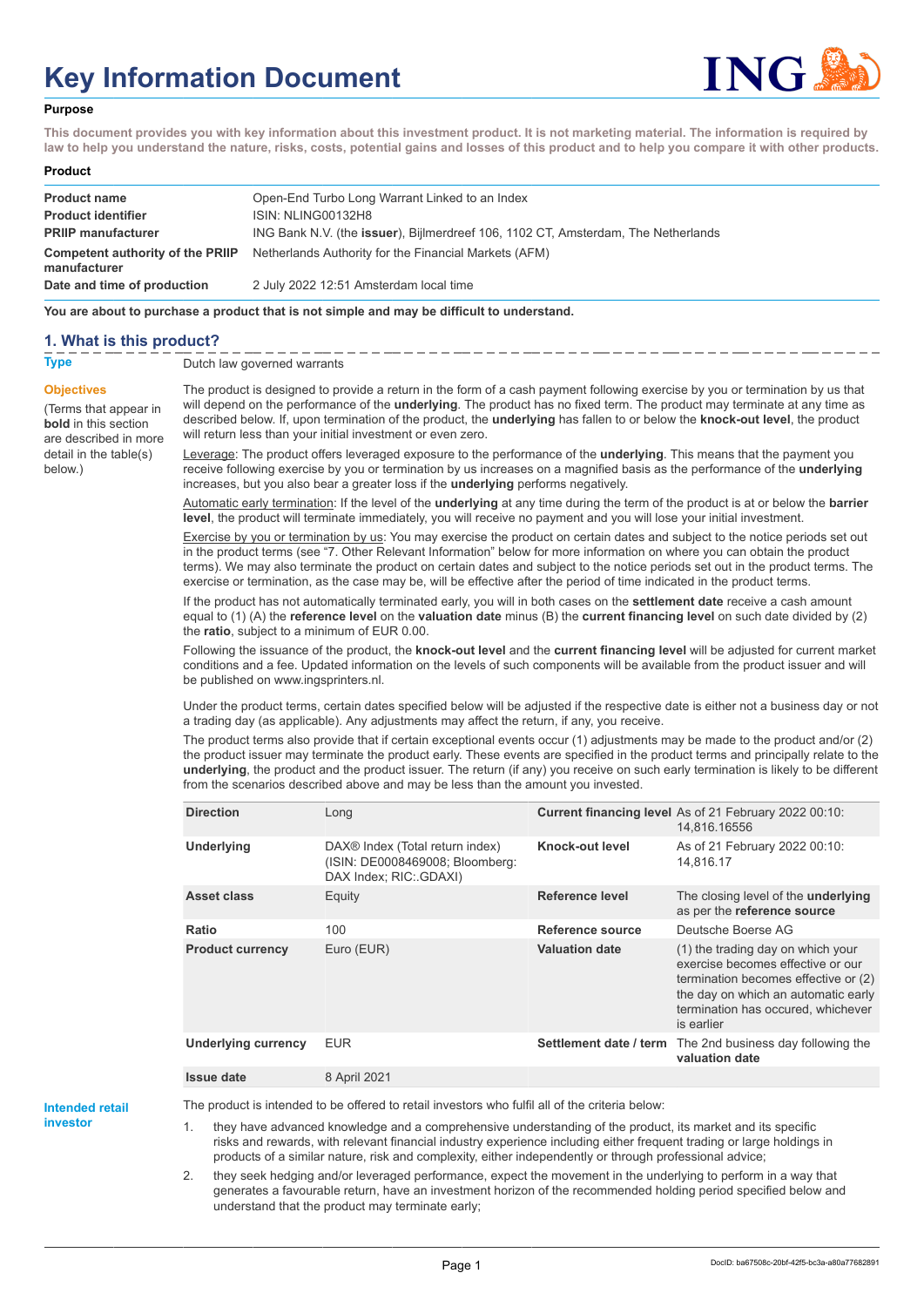- 3. they accept the risk that the issuer could fail to pay or perform its obligations under the product and they are able to bear a total loss of their investment; and
- 4. they are willing to accept a level of risk to achieve potential returns that is consistent with the summary risk indicator shown below.

The product is not intended to be offered to retail clients who do not fulfil these criteria.

## **2. What are the risks and what could I get in return?**

**Risk indicator**

**Performance scenarios**



**Lower risk Higher risk**



**The risk indicator assumes you keep the product for 1 day. The actual risk can vary significantly if you cash in at an early or a later stage and you may get back less.**

The summary risk indicator is a guide to the level of risk of this product compared to other products. It shows how likely it is that the product will lose money because of movements in the markets or because we are not able to pay you.

We have classified this product as 7 out of 7, which is the highest risk class. This rates the potential losses from future performance at a very high level, and poor market conditions are very unlikely to impact our capacity to pay you.

**Be aware of currency risk:** If the currency of your account is different to the currency of this product, you will be exposed to the risk of suffering a loss as a result of the conversion of the currency of the product into the account currency. This risk is not considered in the indicator shown above.

**Be aware of currency risk:** If (i) the Underlying is traded in a different currency than EUR the unwind amount will be converted to EUR at the prevailing exchange rate which may result in a loss; or (ii) the currency of your account is different from the Currency of the product, you may be exposed to the risk of suffering a loss as a result of the conversion of the Currency of the product into the account currency. Risk (ii) above is not considered in the indicator shown above.

This product does not include any protection from future market performance so you could lose some or all of your investment. If we are not able to pay you what is owed, you could lose your entire investment.

For detailed information about all risks relating to the product please refer to the risk sections of the prospectus and any supplements thereto as specified in the section "7. Other relevant information" below.

**Market developments in the future cannot be accurately predicted. The scenarios shown are only an indication of some of the possible outcomes based on recent returns.**

*Investment: EUR 10,000*

| <b>Scenarios</b>           |                                                                           | 1 day                          |  |
|----------------------------|---------------------------------------------------------------------------|--------------------------------|--|
|                            |                                                                           | (Recommended holding period)   |  |
| <b>Stress scenario</b>     | What you might get back after costs<br>Percentage return (not annualised) | <b>EUR 0.00</b><br>$-100.00\%$ |  |
| Unfavourable scenario      | What you might get back after costs<br>Percentage return (not annualised) | EUR 0.00<br>$-100.00\%$        |  |
| <b>Moderate scenario</b>   | What you might get back after costs<br>Percentage return (not annualised) | <b>EUR 0.00</b><br>$-100.00\%$ |  |
| <b>Favourable scenario</b> | What you might get back after costs<br>Percentage return (not annualised) | <b>EUR 0.00</b><br>$-100.00\%$ |  |

The average returns shown in the above table are not annualised, which means they may not be comparable to the average returns shown in other key information documents.

This table shows the money you could get back over the next day under different scenarios, assuming that you invest EUR 10,000.

The scenarios shown illustrate how your investment could perform. The recommended holding period for this product is less than one year. The figures are therefore not calculated on a per year basis, but for the recommended holding period. Figures in this section and "4. What are the costs?" are therefore not comparable with figures given for products with a recommended holding period of at least one year. The scenarios presented are an estimate of future performance based on evidence from the past on how the value of this investment varies, and are not an exact indicator. What you get will vary depending on how the market performs and how long you keep the product. The stress scenario shows what you might get back in extreme market circumstances, and it does not take into account the situation where we are not able to pay you.

This product cannot be easily cashed in. This means it is difficult to estimate how much you would get back if you cash in before the recommended holding period. You will either be unable to cash in early or you will have to pay high costs or make a large loss if you do so.

The figures shown include all the costs of the product itself, but may not include all the costs that you pay to your advisor or distributor. The figures do not take into account your personal tax situation, which may also affect how much you get back.

Buying this product holds that you think the level of the underlying will increase.

Your maximum loss would be that you will lose your investment.

#### **3. What happens if ING Bank N.V. is unable to pay out?**